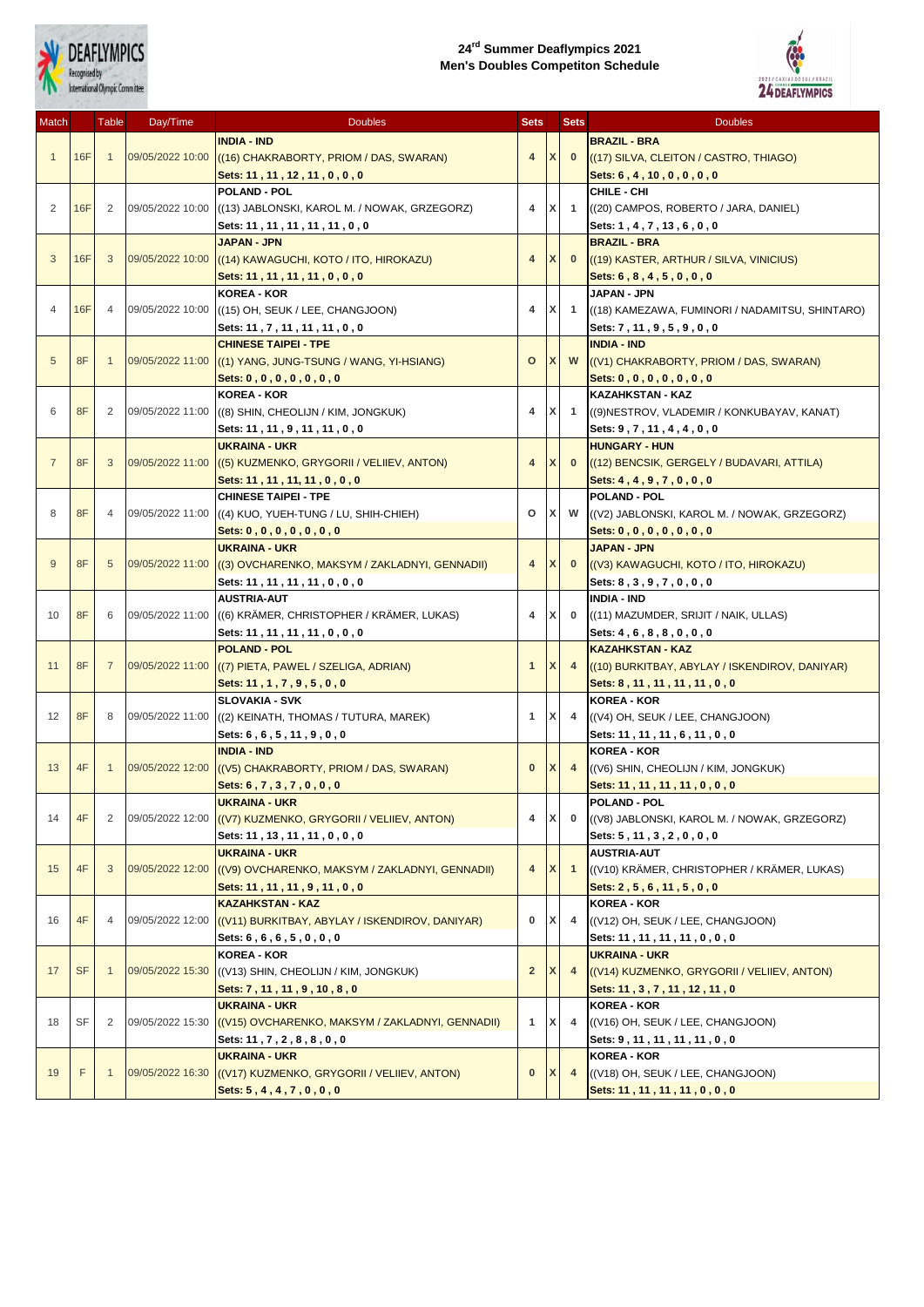

## **Women's Doubles Competiton Schedule**



| Match          |           | <b>Table</b>   | Day/Time | <b>Doubles</b>                                                  | <b>Sets</b>    |   | <b>Sets</b>    | <b>Doubles</b>                                  |
|----------------|-----------|----------------|----------|-----------------------------------------------------------------|----------------|---|----------------|-------------------------------------------------|
|                |           |                |          | <b>SLOVAKIA - SVK</b>                                           |                |   |                | <b>INDIA - IND</b>                              |
| $\overline{1}$ | 8F        | 1              |          | 09/05/2022 10:30 ((8) JURKOVA, EVA / STETKOVA, EMA)             | 4              |   | $\overline{1}$ | ((9) GOMES, SHINEYA / PANDEY, ARCHANA)          |
|                |           |                |          | Sets: 6, 11, 12, 11, 11, 0, 0                                   |                |   |                | Sets: 11, 3, 10, 7, 5, 0, 0                     |
|                |           |                |          | UKRAINA - UKR                                                   |                |   |                | <b>POLAND - POL</b>                             |
| 2              | 8F        | $\overline{2}$ |          | 09/05/2022 10:30 ((5) BUDNYK, ROKSOLANA / ZAVINOVSKA, KARYNA)   | 4              | X | $\bf{0}$       | ((12) DYSZKIEWICZ, GABRIELA / SZEMIEL, DAGMARA) |
|                |           |                |          | Sets: 11, 15, 20, 11, 0, 0, 0                                   |                |   |                | Sets: 3, 13, 18, 6, 0, 0, 0                     |
| 3              | 8F        | 3              |          | <b>HUNGARY - HUN</b>                                            |                |   | $\mathbf{0}$   | <b>INDIA - IND</b>                              |
|                |           |                |          | 09/05/2022 10:30 ((4) FEKETE, ZSUZSANNA / SZECSI, KRISZTINA)    | $\overline{4}$ |   |                | ((13) BANERJEE, ABHISHA / ATTAL, RAKHI)         |
|                |           |                |          | Sets: 12, 11, 13, 12, 0, 0, 0                                   |                |   |                | Sets: 10, 7, 11, 10, 0, 0, 0                    |
|                |           |                |          | <b>POLAND - POL</b>                                             |                |   |                | <b>BRAZIL - BRA</b>                             |
| 4              | 8F        | 4              |          | 09/05/2022 10:30 ((6) SMIZEWSKA, ANNA / ZYLA, IWONA)            | 4              | x | $\mathbf 0$    | ((11) COSTA, MARIA / MARQUES, ANA)              |
|                |           |                |          | Sets: 11, 11, 11, 11, 0, 0, 0                                   |                |   |                | Sets: 4, 5, 5, 2, 0, 0, 0                       |
|                |           |                |          | <b>KOREA - KOR</b>                                              |                |   |                | <b>JAPAN - JPN</b>                              |
| 5              | 8F        | 5              |          | 09/05/2022 10:30 ((7) MO, YUNSOL / KIM, SEOYOUNG)               | $\overline{4}$ |   | $\mathbf{0}$   | ((10) TATEISHI, RISATO / YAMADA, MOEMI)         |
|                |           |                |          | Sets: 12, 11, 11, 11, 0, 0, 0                                   |                |   |                | Sets: $10, 8, 3, 9, 0, 0, 0$                    |
|                |           | 1              |          | JAPAN - JPN                                                     |                |   |                | <b>SLOVAKIA - SVK</b>                           |
| 6              | 4F        |                |          | 09/05/2022 11:30 ((1) KAMEZAWA, RIHO / KAWASAKI, MIZUE)         | 4              | X | $\bf{0}$       | ((V1) JURKOVA, EVA / STETKOVA, EMA)             |
|                |           |                |          | Sets: 11, 11, 11, 11, 0, 0, 0                                   |                |   |                | Sets: 8, 6, 7, 8, 0, 0, 0                       |
|                | 4F        | $\overline{2}$ |          | <b>HUNGARY - HUN</b>                                            |                |   |                | <b>UKRAINA - UKR</b>                            |
| $\overline{7}$ |           |                |          | 09/05/2022 11:30 ((V3) FEKETE, ZSUZSANNA / SZECSI, KRISZTINA)   | $\mathbf{0}$   |   | $\overline{4}$ | ((V2) BUDNYK, ROKSOLANA / ZAVINOVSKA, KARYNA)   |
|                |           |                |          | Sets: 8, 2, 2, 7, 0, 0, 0                                       |                |   |                | Sets: 11, 11, 11, 11, 0, 0, 0                   |
|                | 4F        | 3              |          | <b>UKRAINA - UKR</b>                                            |                |   |                | <b>POLAND - POL</b>                             |
| 8              |           |                |          | 09/05/2022 11:30 ((3) KHODKO, JULIA O. / VASYLIEVA, MARIIA)     | 4              | X | $\bf{0}$       | ((V4) SMIZEWSKA, ANNA / ZYLA, IWONA)            |
|                |           |                |          | Sets: 11, 11, 11, 11, 0, 0, 0                                   |                |   |                | Sets: 5, 6, 4, 5, 0, 0, 0                       |
|                | 4F        | 4              |          | <b>KOREA - KOR</b>                                              |                |   |                | <b>KOREA - KOR</b>                              |
| 9              |           |                |          | 09/05/2022 11:30 ((2) LEE, JIYEUN / MO, YUNJA)                  | $\overline{4}$ |   | $\mathbf{0}$   | ((V5) MO, YUNSOL / KIM, SEOYOUNG)               |
|                |           |                |          | Sets: 11, 11, 11, 11, 0, 0, 0                                   |                |   |                | Sets: $2, 2, 4, 8, 0, 0, 0$                     |
|                | <b>SF</b> | 3              |          | JAPAN - JPN                                                     |                |   |                | <b>UKRAINA - UKR</b>                            |
| 10             |           |                |          | 09/05/2022 16:00 ((V6) KAMEZAWA, RIHO / KAWASAKI, MIZUE)        | 3              | x | $\overline{4}$ | ((V7) BUDNYK, ROKSOLANA / ZAVINOVSKA, KARYNA)   |
|                |           |                |          | Sets: 11, 7, 9, 12, 7, 11, 5                                    |                |   |                | Sets: 8, 11, 11, 10, 11, 8, 11                  |
|                | <b>SF</b> | $\overline{4}$ |          | <b>UKRAINA - UKR</b>                                            |                |   |                | <b>KOREA - KOR</b>                              |
| 11             |           |                |          | 09/05/2022 16:00 ((V8) KHODKO, JULIA O. / VASYLIEVA, MARIIA)    | $\overline{4}$ | X | $\overline{1}$ | ((V9) LEE, JIYEUN / MO, YUNJA)                  |
|                |           |                |          | Sets: 11, 4, 11, 11, 11, 0, 0                                   |                |   |                | Sets: 7, 11, 7, 6, 5, 0, 0                      |
|                | F         |                |          | UKRAINA - UKR                                                   |                |   | 4              | <b>UKRAINA - UKR</b>                            |
| 12             |           | 4              |          | 09/05/2022 17:00 ((V10) BUDNYK, ROKSOLANA / ZAVINOVSKA, KARYNA) | 3              |   |                | ((V11) KHODKO, JULIA O. / VASYLIEVA, MARIIA)    |
|                |           |                |          | Sets: 3, 11, 7, 13, 11, 7, 9                                    |                |   |                | Sets: 11, 9, 11, 11, 8, 11, 11                  |